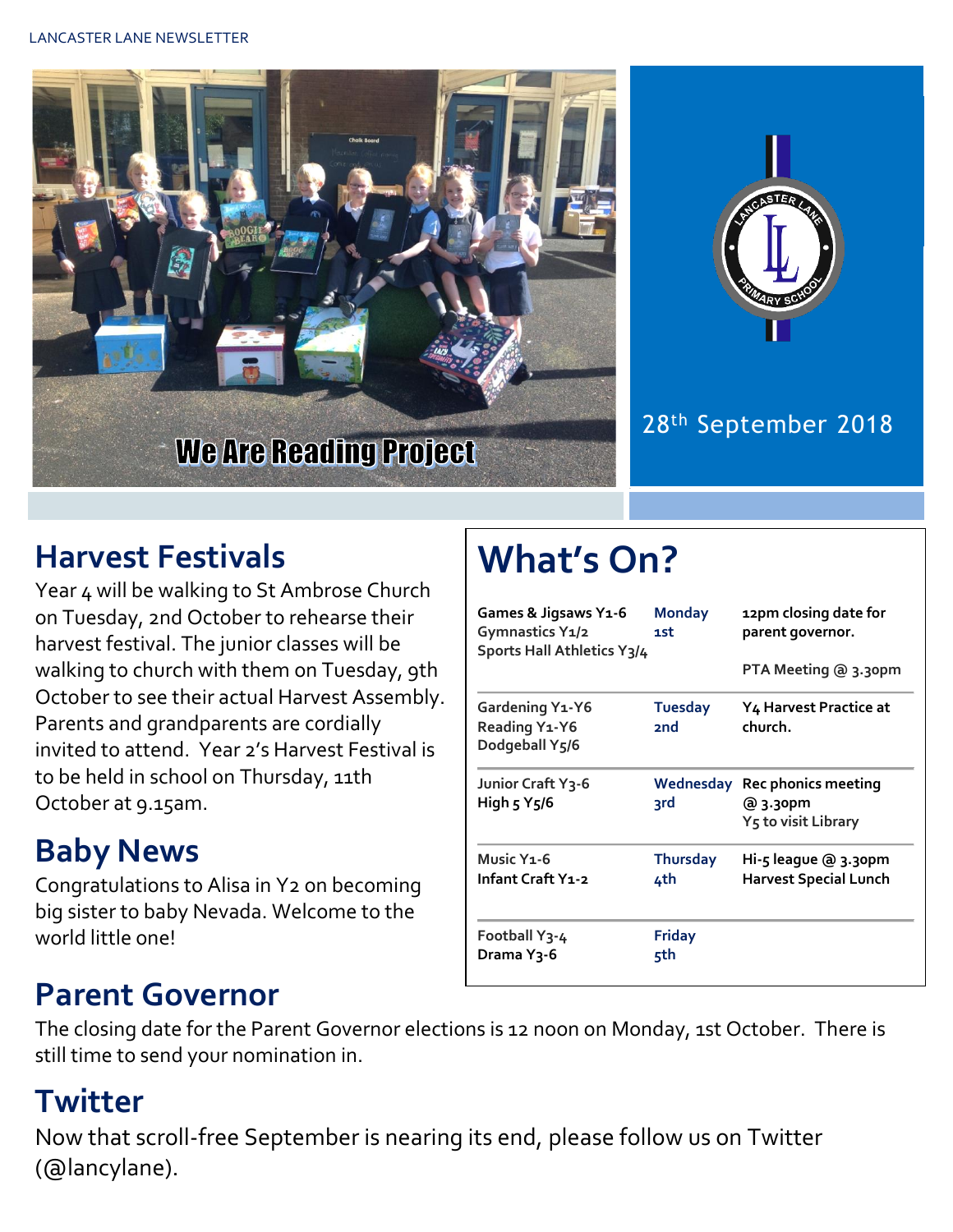#### **Parent Information Meetings**

Thank you to those parents who attended the PIMs. The presentations will be posted on the class page of the website next week. Y6's Parent Information Meeting has been re-arranged for Wednesday, 3rd October at 9am and 3.30pm. You do not need to attend both meetings.

## **Special Week**

Every year in the week preceding the May half term holiday, school holds a Special Week. This year, the theme is music. We are planning on holding a festivaltype event on Friday, 24th May in the morning. If you or any one you know would like to perform as part of 'the set' please let Mrs Geldard know.

### **Sand Pit Vandalism**

The sand pit used by the Reception children in their out-door area was damaged by vandals last weekend as was the shed in the playground. If any parent has any information about who caused the damage, please can they inform Mrs Geldard so that she can pass the information to the police. Thank you.

#### **Football League**

Mrs Ingram and Mr Johnson took a team of Lancy Laners to play in the local Chorley Sports Partnership league match. The children represented our school admirably and they won one and lost one. Well done to all of you.

#### **Outside Achievements**

Isabelle in Y3 gained her Stage 2 swimming award, Beth in Y4 and Lucy in Y1 both won silver in a gymnastics competition, Harry in Y1 won a tennis tournament and Harry in Y6 received a writing award for a recently published poem. Well done to all of you.



Rocket the hamster came to visit Y2



Year 4 visited the Library



Some of our school council members.